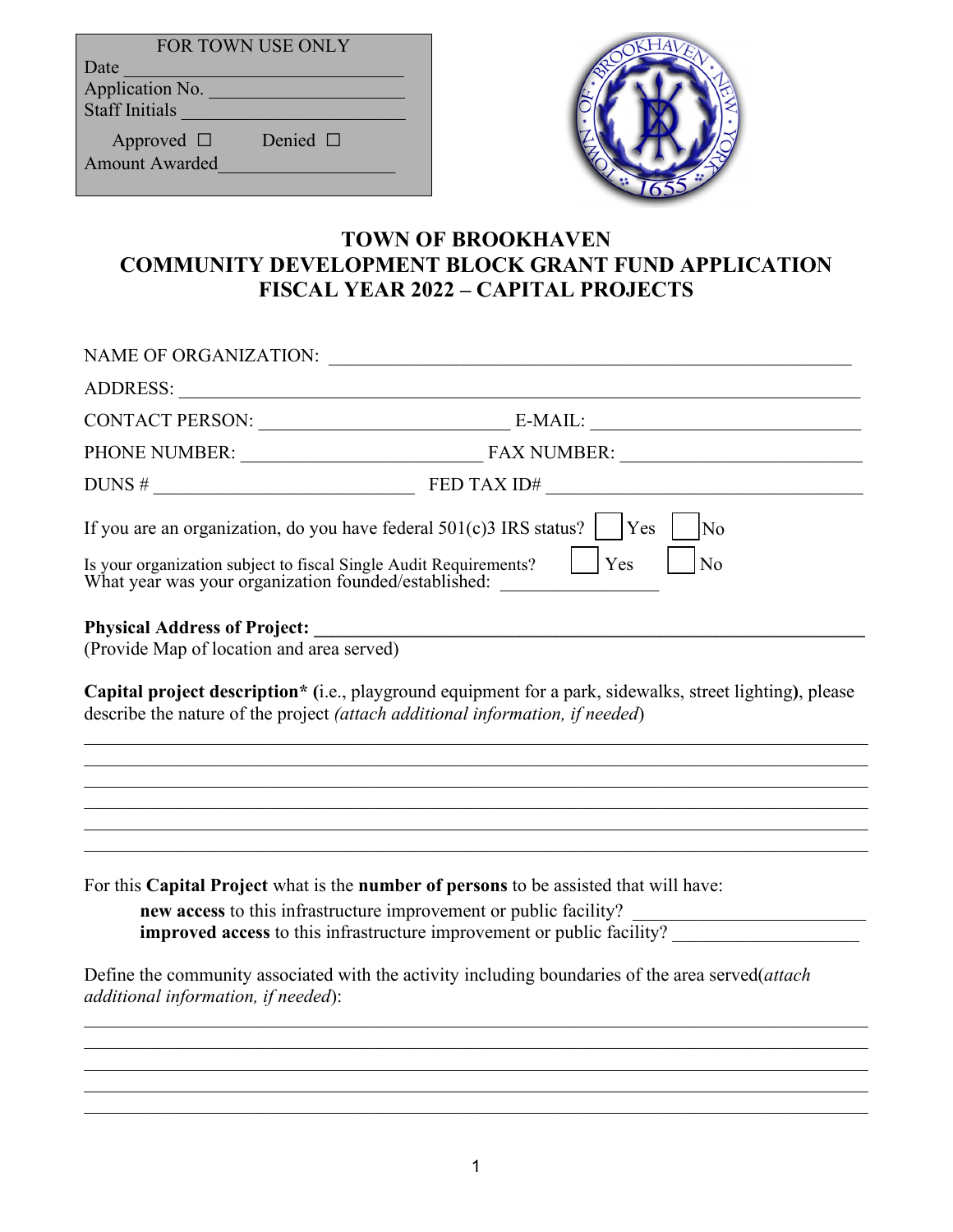| Anticipated Accomplishments (attach additional information, if needed): |  |  |
|-------------------------------------------------------------------------|--|--|
|                                                                         |  |  |

| Is the main purpose of this activity (answer yes or no)?          |                    |                 |                    |
|-------------------------------------------------------------------|--------------------|-----------------|--------------------|
| To help the homeless.                                             | Yes $\Box$         | No <sub>1</sub> |                    |
| To prevent homelessness.                                          | Yes $\Box$         | $\rm No \ \Box$ |                    |
| To help those with HIV/AIDS?                                      | $Yes \blacksquare$ | $No$ $\square$  |                    |
| To help persons with disabilities.                                | Yes $\Box$         | No              |                    |
| Is the activity to be carried out by the municipality? Yes $\Box$ |                    |                 | $\rm No \ \square$ |
| Is the activity to be carried out by the applicant?               |                    | Yes $\Box$      | No $\Box$          |
| Is applicant a faith-based organization?                          |                    | Yes $\Box$      | No $\Box$          |
| Is applicant an institution of higher learning?                   |                    | Yes $\Box$      | No $\Box$          |

 $\_$  , and the set of the set of the set of the set of the set of the set of the set of the set of the set of the set of the set of the set of the set of the set of the set of the set of the set of the set of the set of th  $\_$  , and the state of the state of the state of the state of the state of the state of the state of the state of the state of the state of the state of the state of the state of the state of the state of the state of the

### **Eligibility Criteria:**

**All** projects must meet one of the three criteria (check box that applies)

| <b>Benefits Primarily Low- and Moderate-Income Persons</b><br>$\triangleright$ Project is in a Low- and Moderate-Income area<br>> Removal of Architectural Barriers to the Handicapped<br>$\triangleright$ Nature & Location (Contact HCD Department before using this category) |  |
|----------------------------------------------------------------------------------------------------------------------------------------------------------------------------------------------------------------------------------------------------------------------------------|--|
| Prevents and Eliminates Slums and Blight (Contact HCD Department before using<br>this category)<br>$\triangleright$ Describe slums and blighting influences and how they will be eliminated<br>$\triangleright$ Attach description and supporting documentation                  |  |
|                                                                                                                                                                                                                                                                                  |  |
| <b>Urgent Need (Contact HCD Department before using this category)</b><br>$\triangleright$ Describe the serious and immediate threat to health and safety<br>$\triangleright$ Attach description and supporting documentation                                                    |  |

 $\_$  , and the set of the set of the set of the set of the set of the set of the set of the set of the set of the set of the set of the set of the set of the set of the set of the set of the set of the set of the set of th